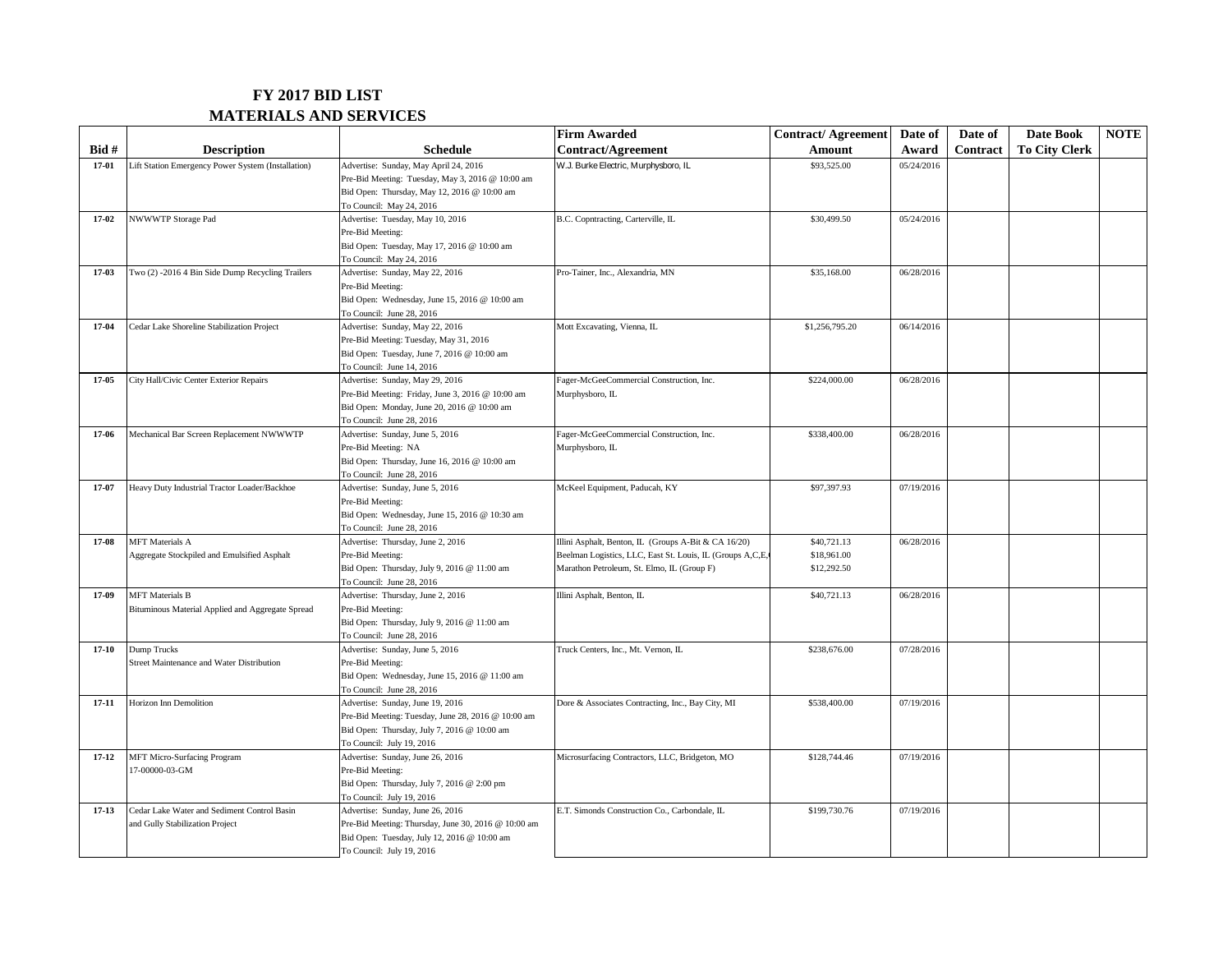| $17 - 14$ | Marked/Unmarked Police Utility Vehicles               | Advertise: Sunday, June 28, 2015                       | Vogler Ford, Carbondale, IL                        | \$185,841.00   | 09/20/2016 |  |
|-----------|-------------------------------------------------------|--------------------------------------------------------|----------------------------------------------------|----------------|------------|--|
|           |                                                       | Pre-Bid Meeting:                                       |                                                    |                |            |  |
|           |                                                       | Bid Open: Thursday, July 9, 2015 @ 10:00 am            |                                                    |                |            |  |
|           |                                                       | To Council: July 31, 2015                              |                                                    |                |            |  |
| $17 - 15$ | <b>NWWWTP River Vault Renovations</b>                 | Advertise: Thursday, July 14, 2016                     | Haier Plumbing & Heating, Inc., Okawville, IL      | \$466,422.00   | 08/09/2016 |  |
|           | WW1601                                                | Pre-Bid Meeting: Thursday, July 21, 2016 @ 10:00 am    |                                                    |                |            |  |
|           |                                                       | Bid Open: Tuesday, August 2, 2016 @ 10:00 am           |                                                    |                |            |  |
|           |                                                       | To Council: August 9, 2016                             |                                                    |                |            |  |
| $17 - 16$ | Dillinger Road/Bicentennial Industrial Park           | Advertise: Sunday, July 24, 2016                       | Dean Bush Construction Co., Carbondale, IL         | \$78,227.40    | 08/30/2016 |  |
|           | Watermain Loop                                        | Pre-Bid Meeting: Thursday, August 4, 2016 @ 10:00 am   |                                                    |                |            |  |
|           | WS9701                                                | Bid Open: Thursday, August 18, 2016 @ 10:00 am         |                                                    |                |            |  |
|           |                                                       | To Council: August 30, 2016                            |                                                    |                |            |  |
| $17 - 17$ | Pleasant Hill Road over CNRR Expantion                | Advertise: Sunday, July 24, 2016                       | E.T. Simonds Construction Co., Carbondale, IL      | \$97,978.93    | 08/30/2016 |  |
|           | Joint Replacement                                     | Pre-Bid Meeting:                                       |                                                    |                |            |  |
|           |                                                       |                                                        |                                                    |                |            |  |
|           |                                                       | Bid Open: Thursday, August 18, 2016 @ 10:30 am         |                                                    |                |            |  |
|           |                                                       | To Council: August 30, 2016                            |                                                    |                |            |  |
| $17 - 18$ | City Hall and NWWWTP Roof Coating                     | Advertise: Sunday, July 24, 2016                       | Clover Roofing, Murphysboro, IL                    | \$47,764.20    | 08/09/2016 |  |
|           |                                                       | Pre-Bid Meeting:                                       |                                                    |                |            |  |
|           |                                                       | Bid Open: Tuesday, August 2, 2016 @ 10:30 am           |                                                    |                |            |  |
|           |                                                       | To Council: August 30, 2016                            |                                                    |                |            |  |
| $17-19$   | WTP Sand Filter Rehabilitation (2401 S McLafferty Rd) | Advertise: Sunday, August 9, 2016                      | All Service Contracting Corp., Decatur, IL         | \$596,567.00   | 08/30/2016 |  |
|           | CIP No.WS1701                                         | Pre-Bid Meeting:                                       |                                                    |                |            |  |
|           |                                                       | Bid Open: Thursday, August 18, 2016 @ 11:00 am         |                                                    |                |            |  |
|           |                                                       | To Council: August 30, 2016                            |                                                    |                |            |  |
| $17 - 20$ | East Side Entry Monument                              | Advertise: Sunday, August 14, 2016                     | Samron Midwest Contracting, Inc., Murphysborb, IL  | \$68,355.00    | 11/15/2016 |  |
|           | CIP No.SP0901                                         | Pre-Bid Meeting:                                       |                                                    |                |            |  |
|           |                                                       | Bid Open: Thursday, September 8, 2016 @ 10:00 am       |                                                    |                |            |  |
|           |                                                       |                                                        |                                                    |                |            |  |
|           |                                                       | To Council: September 20, 2016                         |                                                    |                |            |  |
| $17 - 21$ | Sidewalk Improvements                                 | Advertise: Sunday, September 4, 2016                   | Stone's Concrete, Inc., Alto Pass, IL              | \$78,960.45    | 09/20/2016 |  |
|           |                                                       | Pre-Bid Meeting:                                       |                                                    |                |            |  |
|           |                                                       | Bid Open: Wednesday, September 14, 2016 @ 10:00 am     |                                                    |                |            |  |
|           |                                                       | To Council: September 20, 2016                         |                                                    |                |            |  |
| $17 - 22$ | <b>Street Cut Repair Program</b>                      | Advertise: Sunday, September 18, 2016                  | Stone's Concrete, Inc., Alto Pass, IL              | \$168,900.00   | 10/11/2016 |  |
|           |                                                       | Pre-Bid Meeting:                                       |                                                    |                |            |  |
|           |                                                       | Bid Open: Thursday, September 29, 2016 @ 10:00 am      |                                                    |                |            |  |
|           |                                                       | To Council: October 11, 2016                           |                                                    |                |            |  |
| 17-23     | Parking lot                                           | Advertise: Sunday, October 9, 2016                     | CANCELED                                           |                |            |  |
|           | CANCELED                                              | Pre-Bid Meeting:                                       |                                                    |                |            |  |
|           |                                                       | Bid Open: Thursday, October 20, 2016 @ 10:00 am        |                                                    |                |            |  |
|           |                                                       | To Council: November 1, 2016                           |                                                    |                |            |  |
| $17 - 24$ | Dixon Street Waterline Replacement                    | Advertise: Sunday, October 16, 2016                    | Dean Bush Construction Co., Carbondale, IL         | \$144,331.00   | 11/01/2016 |  |
|           | (Old West Main to Skyline)                            |                                                        |                                                    |                |            |  |
|           |                                                       | Pre-Bid Meeting:                                       |                                                    |                |            |  |
|           | <b>CIP WS1702</b>                                     | Bid Open: Tuesday, October 25, 2016 @ 10:00 am         |                                                    |                |            |  |
|           |                                                       | To Council: November 1, 2016                           |                                                    |                |            |  |
| $17 - 25$ | NWWWTP Blower & Piping Replacement                    | Advertise: Sunday, November 13, 2016                   | Samron Midwest Contracting, Inc., Murphysborb, IL  | \$1,123,456.00 | 12/20/2016 |  |
|           |                                                       | Pre-Bid Meeting: Tuesday, November 22, 2016 @ 10:00 am |                                                    |                |            |  |
|           |                                                       | Bid Open: Tuesday, November 29, 2016 @ 10:00 am        |                                                    |                |            |  |
|           |                                                       | To Council: December 6, 2016                           |                                                    |                |            |  |
| $17 - 26$ | City Hall 2nd Floor Carpet Replacment                 | Advertise: Sunday, December 11, 2017                   | Modern Tile & Carpet, Inc, Carbondale, IL          | \$39,475.24    | 01/10/2017 |  |
|           |                                                       | Pre-Bid Meeting:                                       |                                                    |                |            |  |
|           |                                                       | Bid Open: Thursday, December 29, 2016 @ 10:00 am       |                                                    |                |            |  |
|           |                                                       | To Council: January 10, 2017                           |                                                    |                |            |  |
| 17-27     | Cedar Lake Pump Station Renovation                    | Advertise: Sunday, December 18, 2017                   | Midwest Petroleum & Excavating, Inc., Benton, IL   | \$632,000.00   | 01/25/2017 |  |
|           |                                                       | Pre-Bid Meeting: Wednesday, January 4, 2017 @ 10am     |                                                    |                |            |  |
|           |                                                       | Bid Open: Tuesday, January 17, 2017 @ 10:00 am         |                                                    |                |            |  |
|           |                                                       | To Council: January 24, 2017                           |                                                    |                |            |  |
|           |                                                       |                                                        |                                                    |                |            |  |
| $17 - 28$ | WTP Chemicals for FY18                                | Advertise: Sunday, January 8, 2017                     | Alum, Liquid - Chemtrade Chemicals. Parsippany, NJ | \$67,725.00    | 01/24/2017 |  |